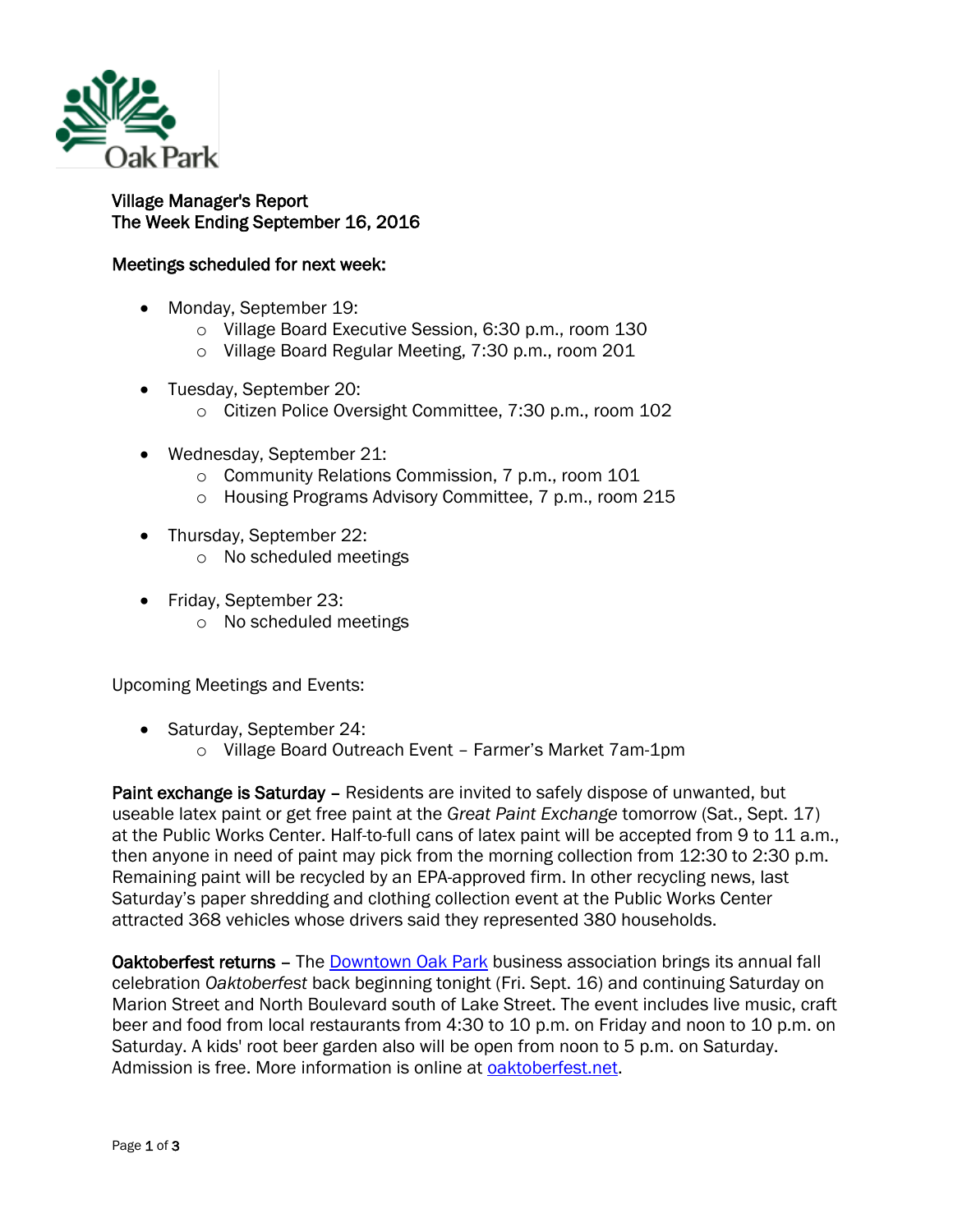Final movie in the park – The Park District will host the final film in its annual movies in the park summer program tomorrow night (Sat., Sept. 17) at Scoville Park. The event will screen the 3D computer-animated buddy cop comedy mystery adventure *Zootopia* beginning at dusk.

Rehm Park planning session – Residents are invited to help the Park District plan for the future of [Rehm Park](http://r20.rs6.net/tn.jsp?f=00124-Gb_myo7dW5hmkq33dR7VLhagFjtdEb0amAcnNJwAL6QLCBATdtsJcfctNjCtrBFp4GzZcak3grC3VuDtWguixXCszLKur-9smJSSa1xHmNTXbLm3hm-iOGU64ktjLA1mkrfqX5WuHeqwmC-OJ2BDeOxy-Vqsg9Z4x-iWvcKbnbbfMALWLt9ejJR7UTp7BEqibHs9MjIBdCi3PMPilNVgm30U1MhGdRqfaMlfFYpmIdib9aFw76iCfaTfDMKB6am-lk9sSQrByNk9kqE6EFxY00K4NXM5b-mbsewLY83L_7_wJ8Ii2z8tZlJfT0L8m0McOsbdGUV8=&c=-JR35YC_NLQlW3gEgBUTg9zlXJVh1vcd7N0Q8gV-F1iwByuP8XFvrg==&ch=Lxt6vk79XdngIKKDbEVWLO-9u-d2YUStQHU0yHZ25kg6OcqlA-e9XA==) by attending a community meeting at 7 p.m., Wed., Sept. 21 at Oak Park Conservatory. The site plan for the park developed in 2008 will be reviewed and updates discussed for future improvements.

Township services showcased – Oak Park will join townships across the state in celebrating *Illinois Township Day* on Wed., Sept. 21 with family friendly events designed to spread the word about the community services offered by these local resources. Residents are invited to visit both Oak Park Township facilities on Oak Park Avenue from 2 to 4 p.m. for an open house where representatives from the Assessor, Senior Services, Youth Services and General Assistance programs will be on hand to distribute information and answer questions.

Chicago Avenue resurfacing – In preparation for paving, concrete curb and sidewalk sections were removed on the south side of Chicago Avenue from Forest Avenue to Marion Street, the work progressing from the west. Crews already are backfilling and adding topsoil to areas where curbs and sidewalks have been replaced. Engineering Division staff is working with the crossing guards at the Oak Park intersection to ensure the safety of pedestrians traveling to and from school each morning and afternoon. In an unrelated project on Chicago Avenue, a 16-inch water valve was replaced at Euclid Avenue in coordination with the resurfacing contractor.

Downtown construction updates – Work continued on the Elevate Oak Park development this week, but none of the activities interfered with the public right of way. The developer of the property at 1111 South Blvd. continued with frontage and façade improvements while the streetscape project was on hold awaiting deliveries. However, with the new bicycle parking rings now on site, installation should begin in the upcoming weeks.

Miscellaneous construction updates – Sandblasting of Village Hall garage rebar and shoring of the underground structure were completed this week in preparation for pouring the concrete deck next week along the south side of Village Hall. Work to address sidewalk trip hazards and accessibility issues will begin next week at various locations in the Village. Crews excavated for the dedicated bicycle pathways at each corner of Chicago and Harvey avenues where the new high-tech crossing beacon will be installed. Water and sewer main improvements continued this week on the 600 block of Highland Avenue. Only general and brick parkway restorations remain before the Harrison Street lighting project is closed out.

Street resurfacing/sidewalk work – Pavement was milled on the 500 and 600 blocks of Forest Avenue, 1000 and 1100 blocks of Grove Avenue, 900 block of Linden Avenue and 1200 block of North Elmwood Avenue in preparation for resurfacing. Leveling binder was installed on the 500 and 600 blocks of Forest Avenue, 1000 and 1100 blocks of north Grove Avenue, 900 block of Linden Avenue and the 1200 block of North Elmwood Avenue. The surface course was set to be installed on 100 and 200 blocks of South Harvey Avenue and on Pleasant Street between East and Scoville avenues. Meanwhile, upgrades to the curbs and ramps to ensure compliance with the Americans with Disabilities Act were made